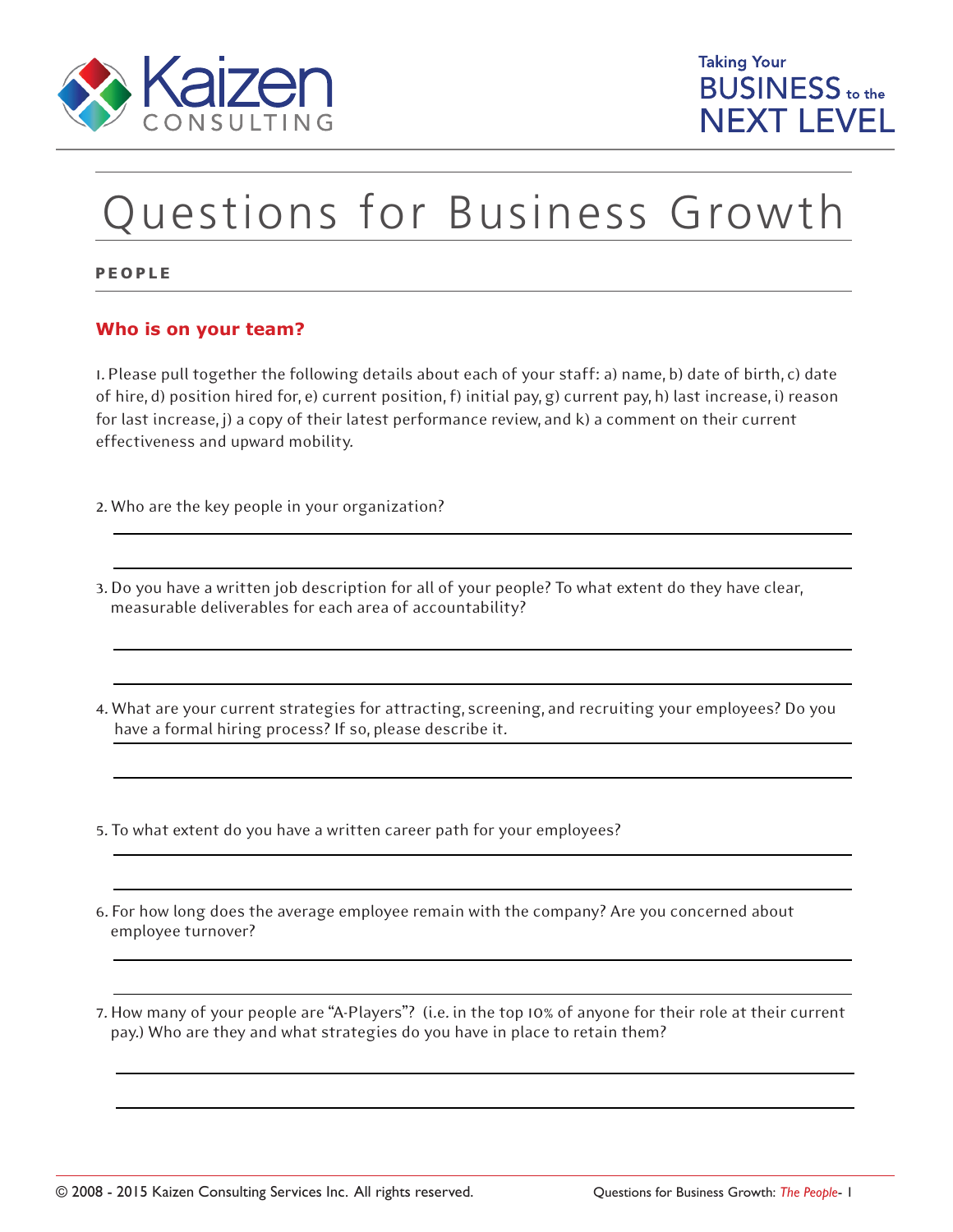



8. Are any of your employees under-employed (i.e. stuck in positions that don't fully tap their strengths)?

9. Do you have any questionable or problem employees? Please comment

10. What are your goals and objectives for increasing employee performance?

11. Who are the current stars in your company? Do any of your people stand out as being upcoming, future stars? If so, who are they?

12. How often do you conduct performance reviews and offer feedback about your employees' productivity? On what measurable criteria are performance reviews based?

13. Do you have all of the desired skill-sets on your team? Which, if any, are you missing?

14. What are your current strategies for professional development for a) your key employees and b) other staff? How is this likely to change as you grow?

15. What structures or incentives do you have in place to help motivate your employees?